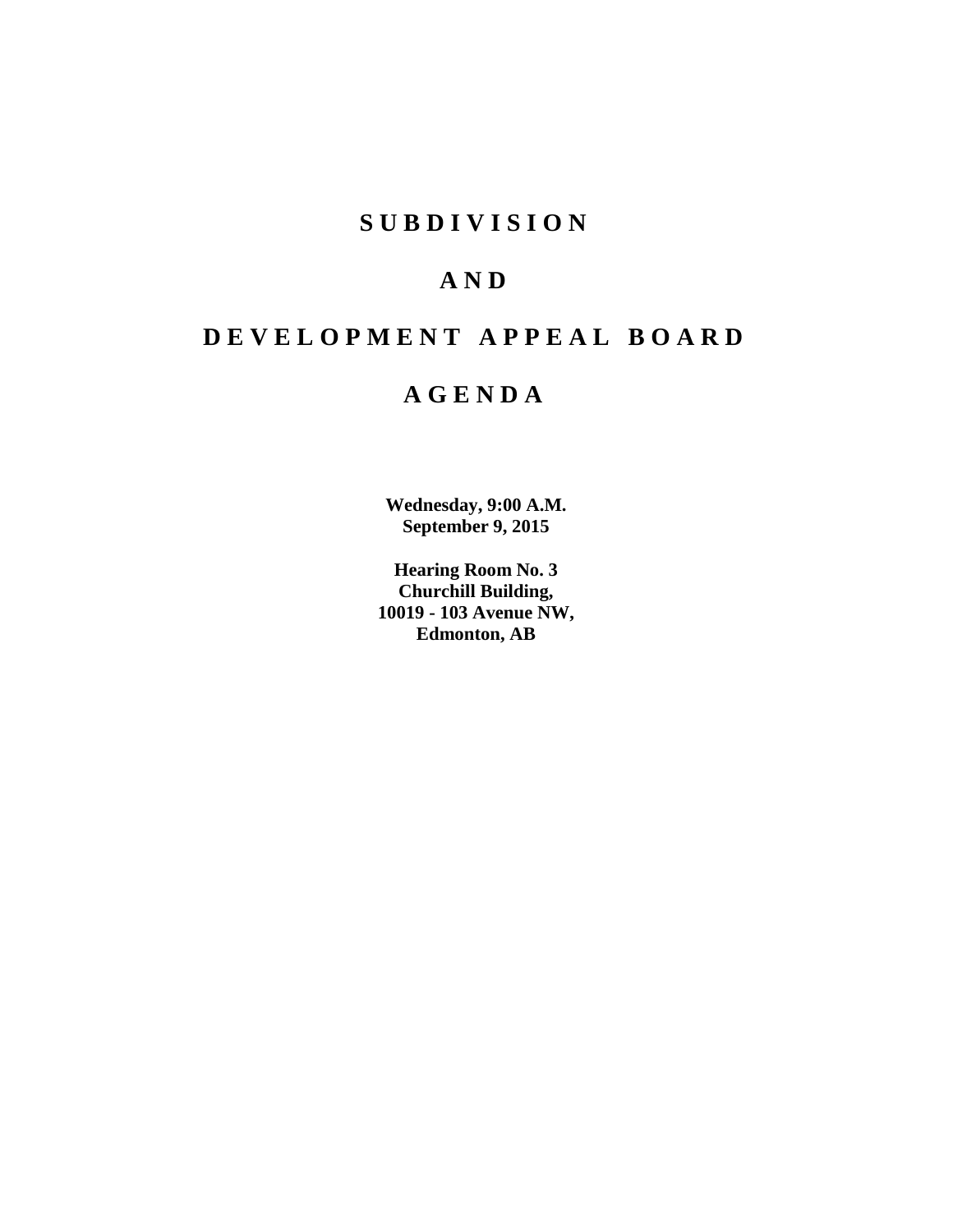## **SUBDIVISION AND DEVELOPMENT APPEAL BOARD HEARING ROOM NO. 3**

| <b>TO BE RAISED</b> |                                 |                 |                                                                                                                               |  |  |
|---------------------|---------------------------------|-----------------|-------------------------------------------------------------------------------------------------------------------------------|--|--|
|                     | 9:00 A.M.                       | $SDAB-D-15-181$ | To construct (1) Freestanding Minor Digital On-<br>Premises Sign (ROGERS BROADCASTING)                                        |  |  |
|                     |                                 |                 | 5913 Gateway Boulevard NW<br>Project No.: 165191429-001                                                                       |  |  |
|                     | BREAK: 10:15 A.M. TO 10:30 A.M. |                 |                                                                                                                               |  |  |
| $\mathbf{H}$        | 10:30 A.M.                      | SDAB-D-15-203   | To operate a Major Home Based Business<br>(Cooking Classes in 1-120, 4245 - 139 Avenue)<br>NW)                                |  |  |
|                     |                                 |                 | 4245 - 139 Avenue NW                                                                                                          |  |  |
|                     |                                 |                 | Project No.: 172190000-001                                                                                                    |  |  |
|                     | <b>NOTE:</b>                    |                 | Unless otherwise stated, all references to "Section numbers" refer to<br>the authority under the Edmonton Zoning Bylaw 12800. |  |  |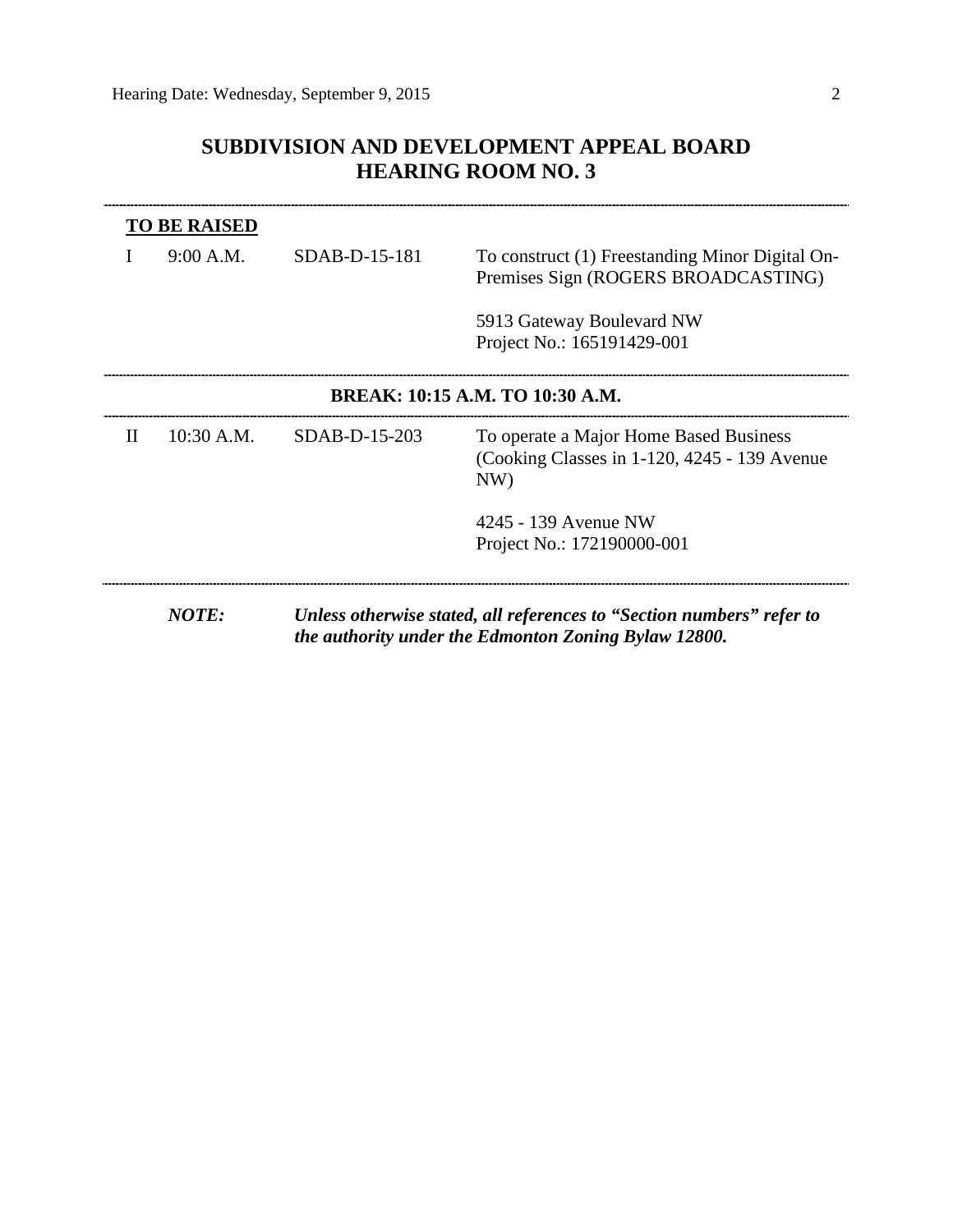**TO BE RAISED**

#### ITEM I: 9:00 A.M. FILE: SDAB-D-15-181

### AN APPEAL FROM THE DECISION OF THE DEVELOPMENT OFFICER

APPELLANT:

APPLICATION NO.: 165191429-001

APPLICATION TO: Construct (1) Freestanding Minor Digital On-Premises Sign (ROGERS BROADCASTING)

DECISION OF THE DEVELOPMENT AUTHORITY: Refused DECISION DATE: June 25, 2015 DATE OF APPEAL: July 17, 2015 MUNICIPAL DESCRIPTION OF SUBJECT PROPERTY: 5913 Gateway Boulevard NW LEGAL DESCRIPTION: Plan 0720014 Blk 80 Lot 4C ZONE: CB2 General Business Zone OVERLAY: N/A PLANS IN EFFECT: Calgary Trail Land Use Study Southeast Industrial Area Outline Plan

### DEVELOPMENT OFFICER'S DECISION

REFUSED - The proposed development is refused for the following reasons:

1) The proposed development, a Minor Digital On-premises Sign is listed as a Discretionary Use under the CB2 Zone Section 340.3(43)).

The Site is located within the Calgary Trail Land Use Study Statutory Plan Area. Section 3.4 of the Calgary Trail Land Use Study, General Urban Design Policies, states:

- b) Greater attention shall be given to improving the location, siting, Signage comprehensibility and design of signage in the corridor by:
	- i) promoting within the business community the voluntary replacement of older advertising signage;
	- ii) discouraging the use of portable signs and free-standing billboards; and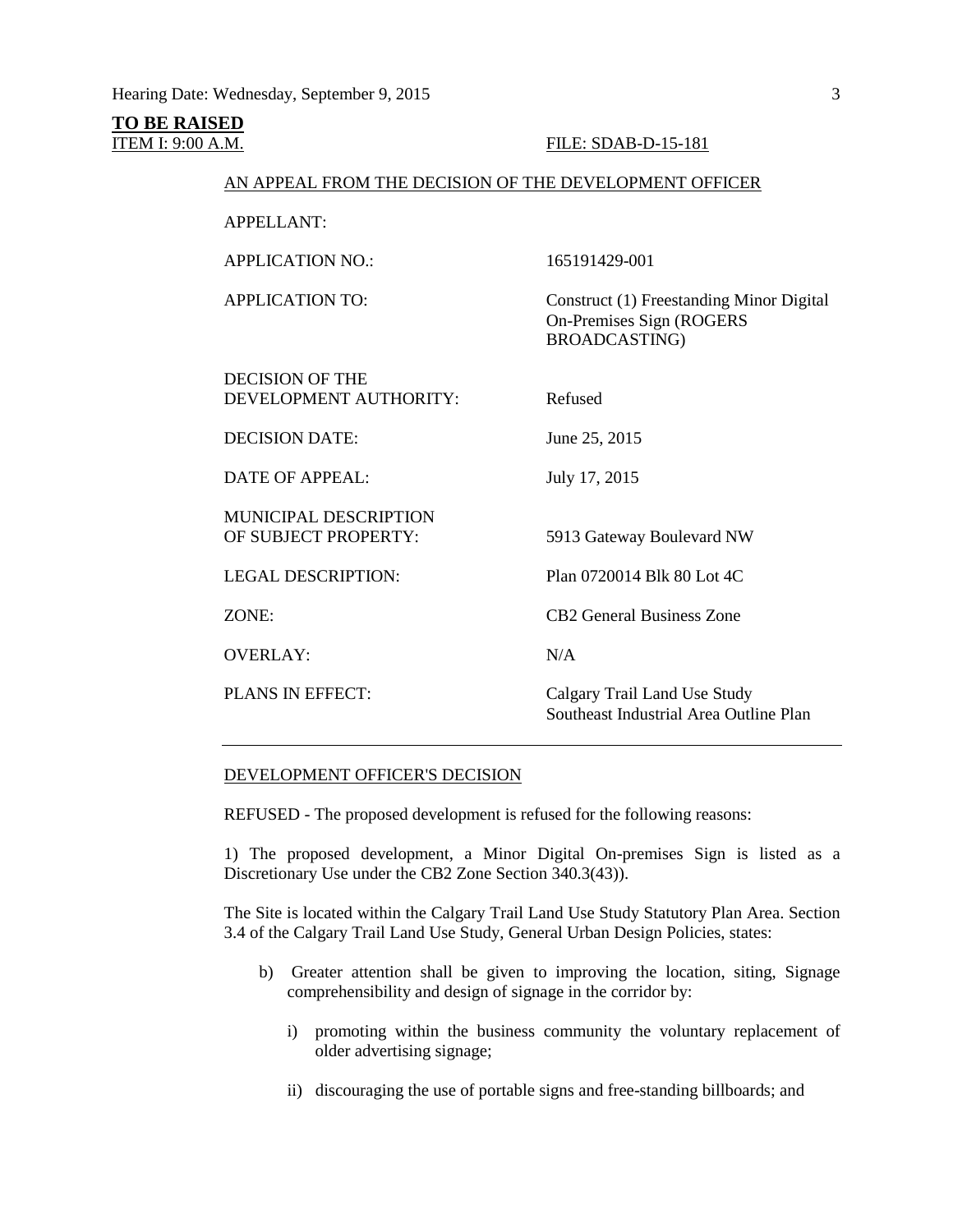iii) improving directional signage to major facilities such as hospitals, University, Downtown, and Government Centre.

In the opinion of the Development Officer, the intent of Section 3.4(b)(ii) of the Calgary Trail Land Use Study with respect to billboards, refers to the built form of large freestanding signs located along roadways for the purpose of outdoor advertising.

Therefore, the proposed Major Digital On-premises Off-premises Sign is in contradiction to Section 3.4(b)(ii) of the Calgary Trail Land Use Study.

2) Proposed Signs with an area 8.0 m2 to 20m2, shall be separated from any other Digital Sign greater than 8.0 m2, or Off-premises Sign up to 20m2, by a separation distance of 100 m. (Reference Section 59F.3(5)(d)).

| <b>Minimum Separation Distance:</b> | $100 \text{ m}$ |
|-------------------------------------|-----------------|
| Proposed:                           | 86 m            |
| Deficient by:                       | 14 m            |

#### APPELLANT'S SUBMISSION

We worked with the Development Officer to identify different locations on the property, all were rejected. The final location to be rejected was identified as a suitable location by another Development Officer during a conference call. This new location brought our sign into conflict with another sign. It is also our opinion that the development officer categorized our project improperly - we are not a portable sign or a outdoor billboard. We are a video billboard to be used for on premise promotion. It was the opinion of the development officer that other aspects of the same company cannot be displayed on the sign, therefor changed our application to on-premise / off premise sign. Lastly, my client is extremely familiar with the Calgary Trail land use study and as a result they have created one of the most well planned and landscaped properties on all of Calgary Trail. We believe the interpretation and spirit of the land use study was not wholly considered when planning for this sign. We welcome the opportunity to meet and discuss this important project.

#### SUBDIVISION AND DEVELOPMENT APPEAL BOARD OFFICER'S COMMENTS

The *Municipal Government Act*, RSA 2000, c M-26 states the following:

#### **Grounds for Appeal**

685(1) If a development authority

- (a) fails or refuses to issue a development permit to a person,
- (b) issues a development permit subject to conditions, or
- (c) issues an order under section 645,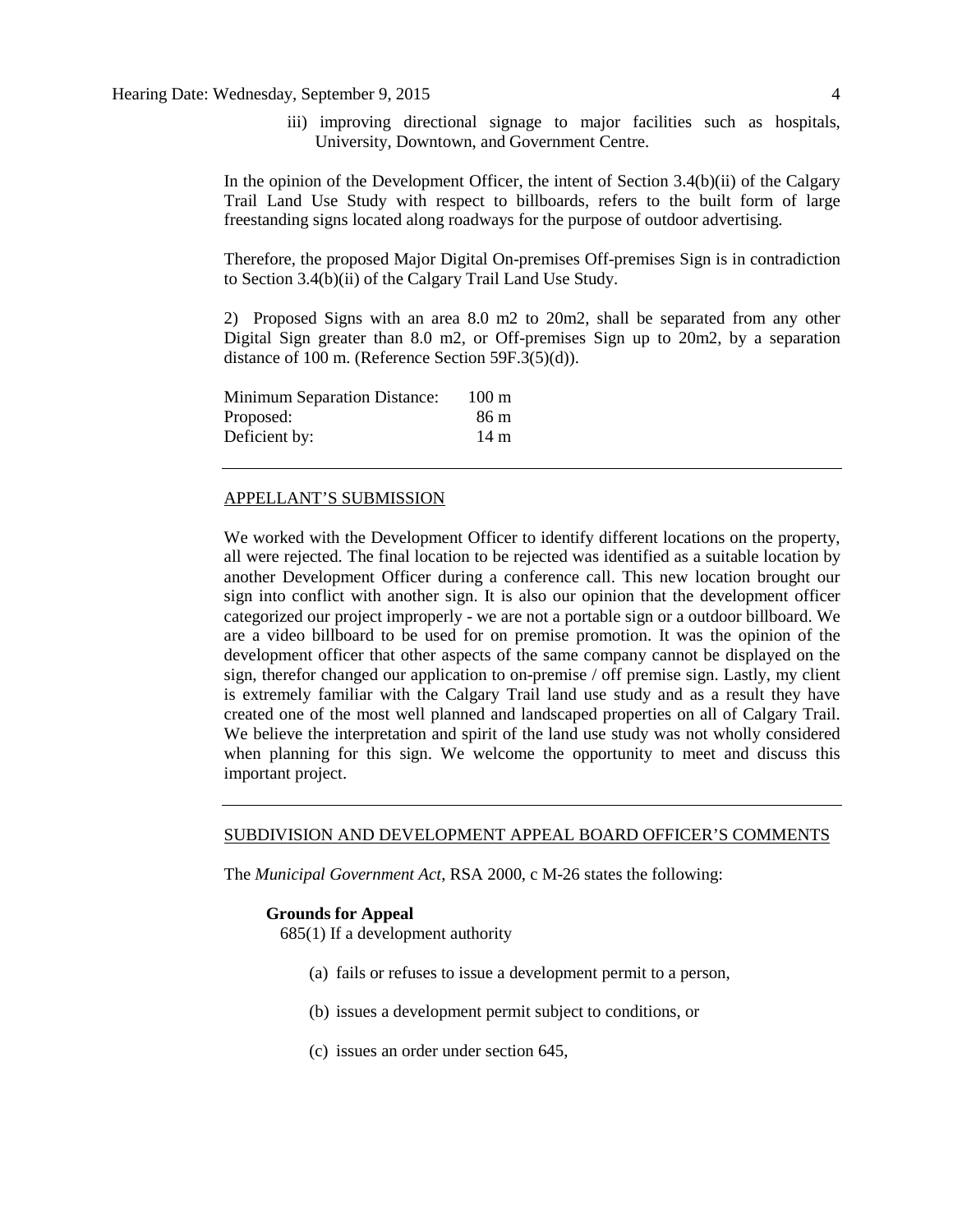the person applying for the permit or affected by the order under section 645 may appeal to the subdivision and development appeal board.

#### **Appeals**

- 686(1) A development appeal to a subdivision and development appeal board is commenced by filing a notice of the appeal, containing reasons, with the board within 14 days,
	- (a) in the case of an appeal made by a person referred to in section 685(1), after
		- (i) the date on which the person is notified of the order or decision or the issuance of the development permit, or …

The decision of the Development Authority as stated on the Development Permit was dated June 25, 2015.

Sustainable Development submitted a Canada Post Registered Mail Delivery Certificate indicating the Delivery Date of the decision as July 10, 2015.

On July 17, 2015, the Appellant filed a Notice of Appeal with the Subdivision and Development Appeal Board.

Section 340.1 states that the **General Purpose** of the **CB2 General Business Zone** is "to provide for businesses that require large Sites and a location with good visibility and accessibility along, or adjacent to, major public roadways."

Under section 340.3(41), **Minor Digital On-premises Sign** is a **Discretionary Use** in the CB2 General Business Zone.

Section 7.9(8) defines **Minor Digital On-premises Signs** as follows:

…any Sign that is remotely changed on or off Site and has a Message Duration greater than or equal to 6 seconds. Minor Digital On-premises Signs incorporate a technology or method allowing the Sign to change Copy without physically or mechanically replace the Sign face or its components. The Copy on such Sign identifies a business, activity, service or product located on the premises or Site where the Sign is displayed.

Under section 340.3(43), **Roof Off-premises Sign** is a **Discretionary Use** in the CB2 General Business Zone.

Section 7.9(11) defines **Roof Off-premises Signs** as follows:

…any Sign erected upon, against, or above a roof, or on top of or above, the parapet of a building displaying Copy that directs attention to a business, activity, product, service or entertainment that cannot be considered as the principal products sold nor a principal business,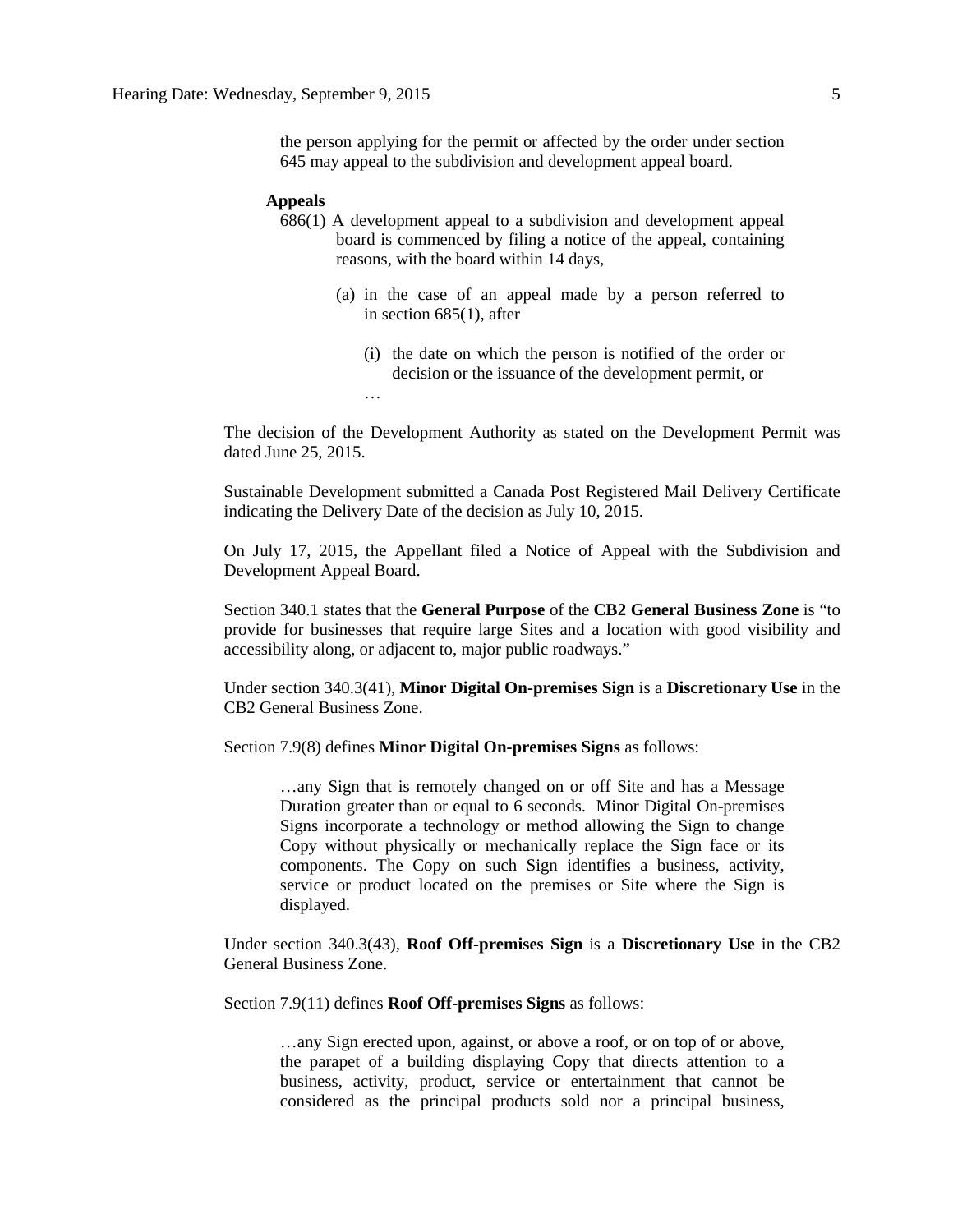activity, entertainment or service provided on the premises or Site where the Sign is displayed.

#### **The Development Officer made the following determination:**

**The proposed development, a Minor Digital On-premises Sign is listed as a Discretionary Use under the CB2 Zone Section 340.3(43)).**

**The Site is located within the Calgary Trail Land Use Study Statutory Plan Area. Section 3.4 of the Calgary Trail Land Use Study, General Urban Design Policies states:**

- **b) Greater attention shall be given to improving the location, siting, Signage comprehensibility and design of signage in the corridor by:**
	- **i) promoting within the business community the voluntary replacement of older advertising signage;**
	- **ii) discouraging the use of portable signs and free-standing billboards; and**
	- **iii) improving directional signage to major facilities such as hospitals, University, Downtown, and Government Centre.**

**In the opinion of the Development Officer, the intent of Section 3.4(b)(ii) of the Calgary Trail Land Use Study with respect to billboards, refers to the built form of large freestanding signs locating along roadways for the purpose of outdoor advertising.**

**Therefore, the proposed Major Digital On-premises Off-premises Sign is in contradiction to Section 3.4(b)(ii) of the Calgary Trail Land Use Study.**

With respect to **Development Regulations for Permitted and Discretionary Uses**  within the **CB2 General Business Zone**, section 340.4(9) states that "Signs shall comply with the regulations found in Schedule 59F."

Section 5 of Schedule 59F.3 states the following with respect to **Regulations for Discretionary Signs**:

- 5. Minor Digital On-premises Signs shall be subject to the following regulations:
	- a. the maximum Height shall be [8.0 m;](javascript:void(0);)
	- b. the maximum Width shall be [8.0 m;](javascript:void(0);)
	- c. the maximum Area shall be: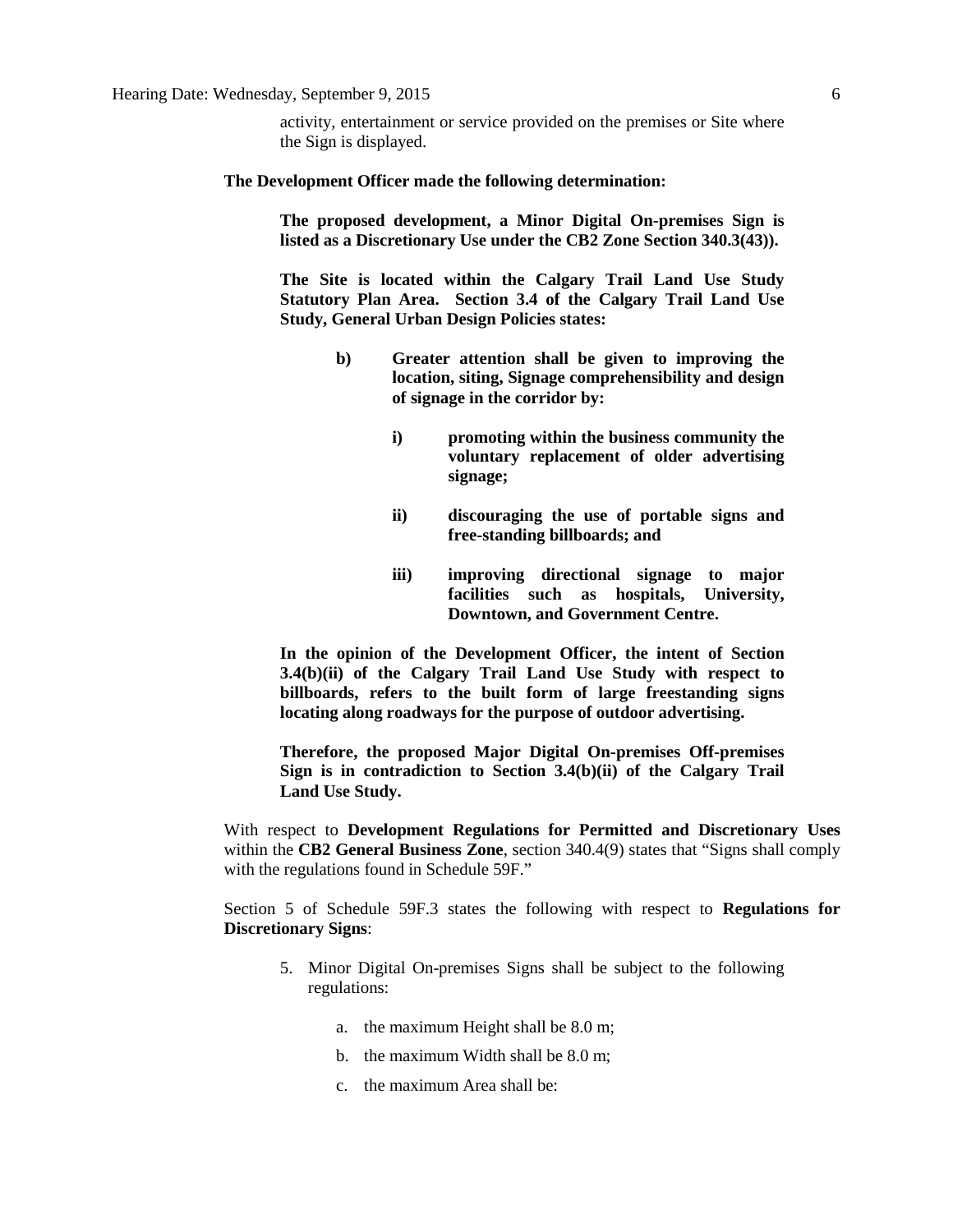- i. 20  $m^2$ , to a maximum of 25% wall coverage for proposed Signs that are Fascia Signs; or
- ii. 20  $m<sup>2</sup>$  for proposed Signs that are Freestanding Signs. The combined Area of Digital Sign Copy and any other type of Copy on the same Sign face shall not exceed  $30 \text{ m}^2$ ;
- d. proposed Sign locations shall be separated from any other Digital Sign greater than 8.0  $m<sup>2</sup>$  or Off-premises Sign as follows:

| Proposed Sign Area                                      | Minimum separation distance from<br>Digital Signs greater than 8.0<br>$m2$ or other Off-premises Sign |
|---------------------------------------------------------|-------------------------------------------------------------------------------------------------------|
| Greater than 8.0 $m^2$ to<br>less than $20 \text{ m}^2$ | $100 \text{ m}$                                                                                       |
| $20 \text{ m}^2$ to $40 \text{ m}^2$                    | $200 \text{ m}$                                                                                       |
| Greater than 40 $m2$                                    | $300 \; \mathrm{m}$                                                                                   |

The separation shall be applied from the larger Off-premises Sign or Digital Sign location.

- e. the top of proposed Signs that are Fascia Signs shall not extend more than 30 cm above the building roof or parapet wall;
- f. proposed Signs that are Fascia Signs shall have structural elements concealed from view;
- g. proposed Signs that are Fascia Signs shall not extend more than 40 cm out from the wall or structure and shall not extend beyond the horizontal limits of the wall;
- h. proposed Signs that are Fascia Signs extending over a public right-of-way or passageway intended for pedestrian travel shall maintain a minimum clearance of 2.4 m; and
- i. the maximum number of Freestanding On-premises Signs, Minor Digital On-premises Signs and Minor Digital Offpremises Signs on a Site shall be four.

### **The Development Officer made the following Determination:**

**2) Proposed Signs with an area 8.0 m2 to 20m2, shall be separated from any other Digital Sign greater than 8.0 m2, or Off-premises Sign up to 20m2, by a separation distance of 100 m. (Reference Section 59F.3(5)(d)).**

**Minimum Separation Distance: 100 m Proposed: 86 m Deficient by: 14 m**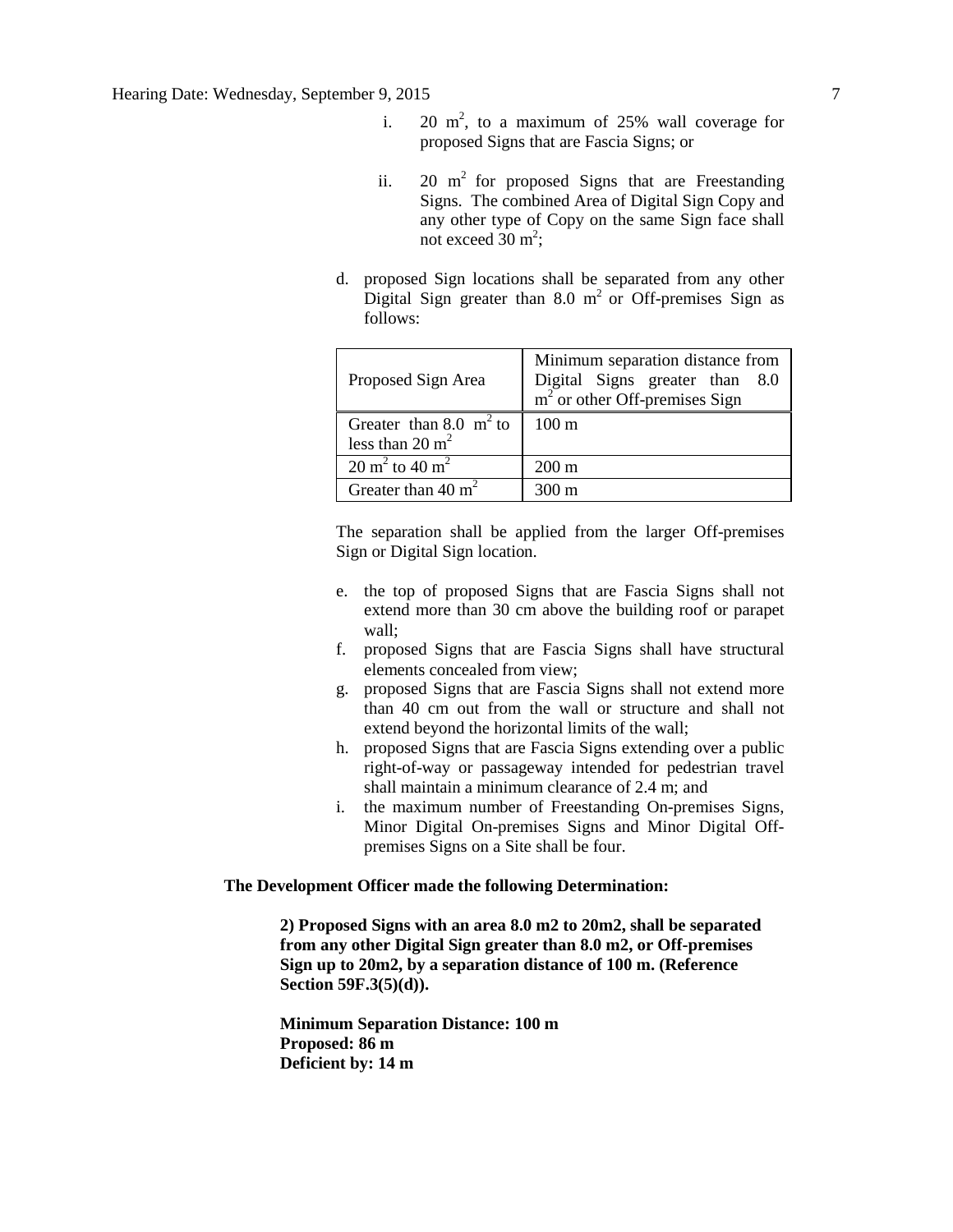#### NOTICE TO APPLICANT/APPELLANT

Provincial legislation requires that the Subdivision and Development Appeal Board issue its official decision in writing within fifteen days of the conclusion of the hearing. Bylaw No. 11136 requires that a verbal announcement of the Board's decision shall be made at the conclusion of the hearing of an appeal, but the verbal decision is not final nor binding on the Board until the decision has been given in writing in accordance with the *Municipal Government Act,* RSA 2000, c M-26.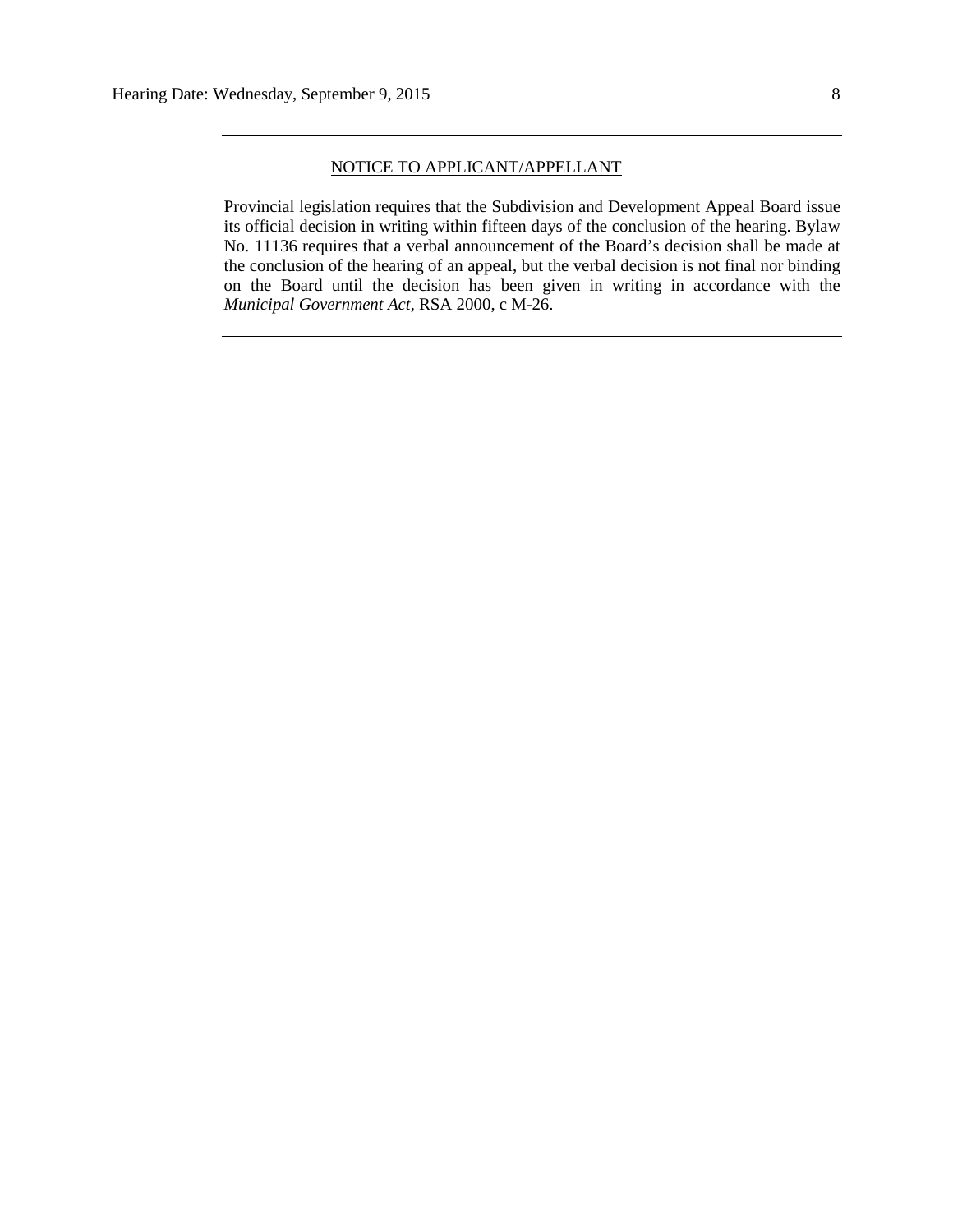

Site Location **Community Contracts** File: SDAB-D-15-181

N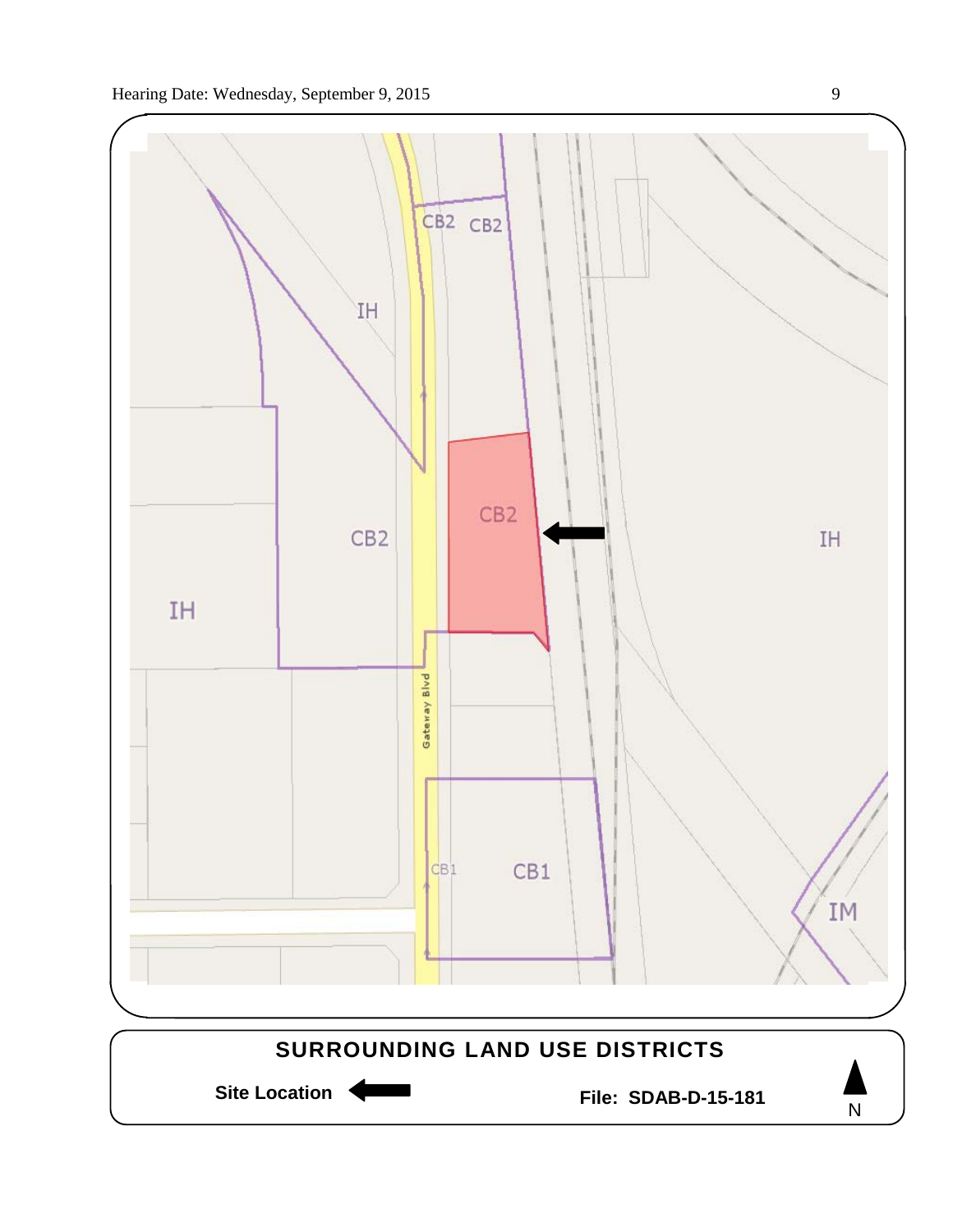Hearing Date: Wednesday, September 9, 2015 10

#### **ITEM II: 10:30 A.M. FILE: SDAB-D-15-203**

### AN APPEAL FROM THE DECISION OF THE DEVELOPMENT OFFICER BY AN ADJACENT PROPERTY OWNER

APPELLANT:

| <b>APPLICATION NO.:</b>                          | 172190000-001                                                                              |
|--------------------------------------------------|--------------------------------------------------------------------------------------------|
| <b>ADDRESS OF APPELLANT:</b>                     | 1-108, 4245 - 139 Avenue NW                                                                |
| <b>APPLICATION TO:</b>                           | Operate a Major Home Based Business<br>(Cooking Classes in 1-120, 4245 - 139<br>Avenue NW) |
| <b>DECISION OF THE</b><br>DEVELOPMENT AUTHORITY: | Approved with Conditions                                                                   |
| <b>DECISION DATE:</b>                            | July 29, 2015                                                                              |
| <b>DATE OF APPEAL:</b>                           | August 13, 2015                                                                            |
| <b>NOTIFICATION PERIOD:</b>                      | August 6, 2015 through August 19, 2015                                                     |
| <b>RESPONDENT:</b>                               |                                                                                            |
| MUNICIPAL DESCRIPTION<br>OF SUBJECT PROPERTY:    | 4245 - 139 Avenue NW                                                                       |
| <b>LEGAL DESCRIPTION:</b>                        | Condo Common Area (Plan 0729585)                                                           |
| ZONE:                                            | RA8 Medium Rise Apartment Zone                                                             |
| <b>OVERLAY:</b>                                  | N/A                                                                                        |
| PLANS IN EFFECT:                                 | Clareview Town Centre Neighbourhood<br>Area Structure Plan                                 |

#### DEVELOPMENT OFFICER'S DECISION

APPROVED - The proposed development is approved subject to the following conditions:

This Development Permit is NOT valid until the Notification Period expires in accordance to Section 21.1. (Reference Section 17.1)

This Development Permit may be revoked or invalidated, at any time, if the Home Based Business as stated in the Permit Details, or if the character or appearance of the Dwelling or Accessory Building, changes. This includes mechanical or electrical equipment used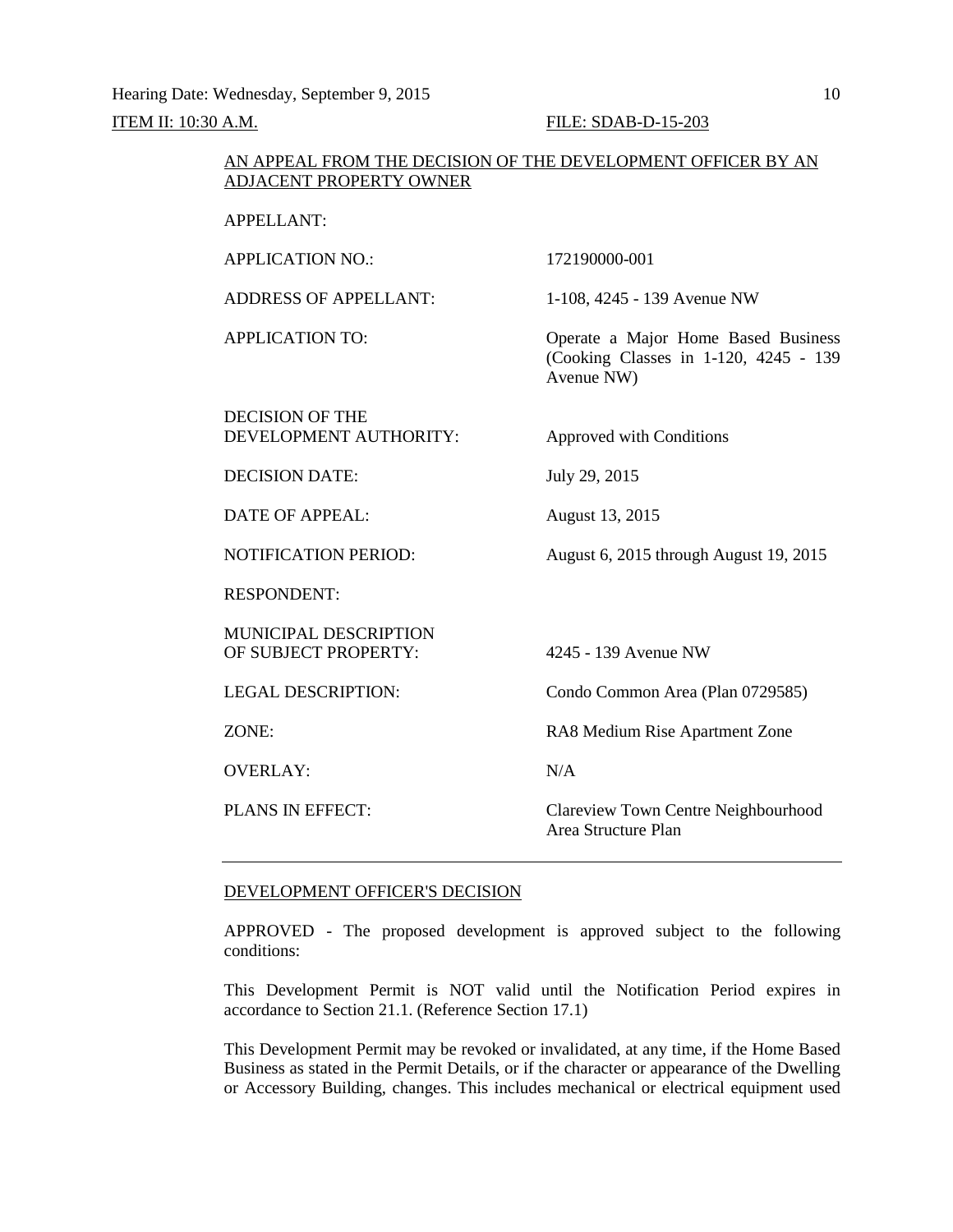which creates external noise or interference with home electronic equipment in adjacent Dwellings. (Reference Section 23.5)

There shall be no exterior display or advertisement other than an identification plaque or sign a maximum of 20 cm  $(8")$  x 30.5 cm  $(12")$  in size located on the dwelling.

This approval is for a 5 year period ONLY from the date of this decision. A new Development Permit must be applied for to continue to operate the business from this location.

There shall be no more than two business associated visit per day at the Dwelling. The business Use must be secondary to the residential Use of the building and no aspects of the business operations shall be detectable from outside the property. The number of nonresident employees or business partners working on-site shall not exceed two at any one time

No offensive noise, odour, vibration, smoke, litter, heat or other objectionable effect shall be produced.

The business Use shall not involve the use of commercial vehicles or vehicles weighing over 4500 kg

The business Use must maintain the privacy and enjoyment of adjacent residences and the character of the neighbourhood.

No commodity shall be displayed on the premises.

Clients visits must be by-appointment only and appointments shall not overlap with each other.

A new Development Permit must be obtained should the business change or expand.

There shall be no outdoor storage of materials associated with the business.

All parking for the Home Based Business must be accommodated on site. Parking on the street in conjunction with this Home Based Business is not permitted.

There shall be absolutely no outdoor business-related activities at any time.

All commercial, industrial and overweight vehicles shall be parked at an approved storage facility when not in use. The Development Permit will be revoked if any commercial, industrial and overweight vehicles are parked/stored on the Residential Site.

Hours of operation shall be Monday to Saturday, 13:00 to 19:00.

### Advisements:

An approved Development Permit means that the proposed development has been reviewed only against the provisions of the Edmonton Zoning Bylaw. It does not remove obligations to conform with other legislation, bylaws or land title instruments such as the Municipal Government Act, the ERCB Directive 079, the Edmonton Safety Codes Permit Bylaw or any caveats, covenants or easements that might be attached to the Site. (Reference Section 5.2)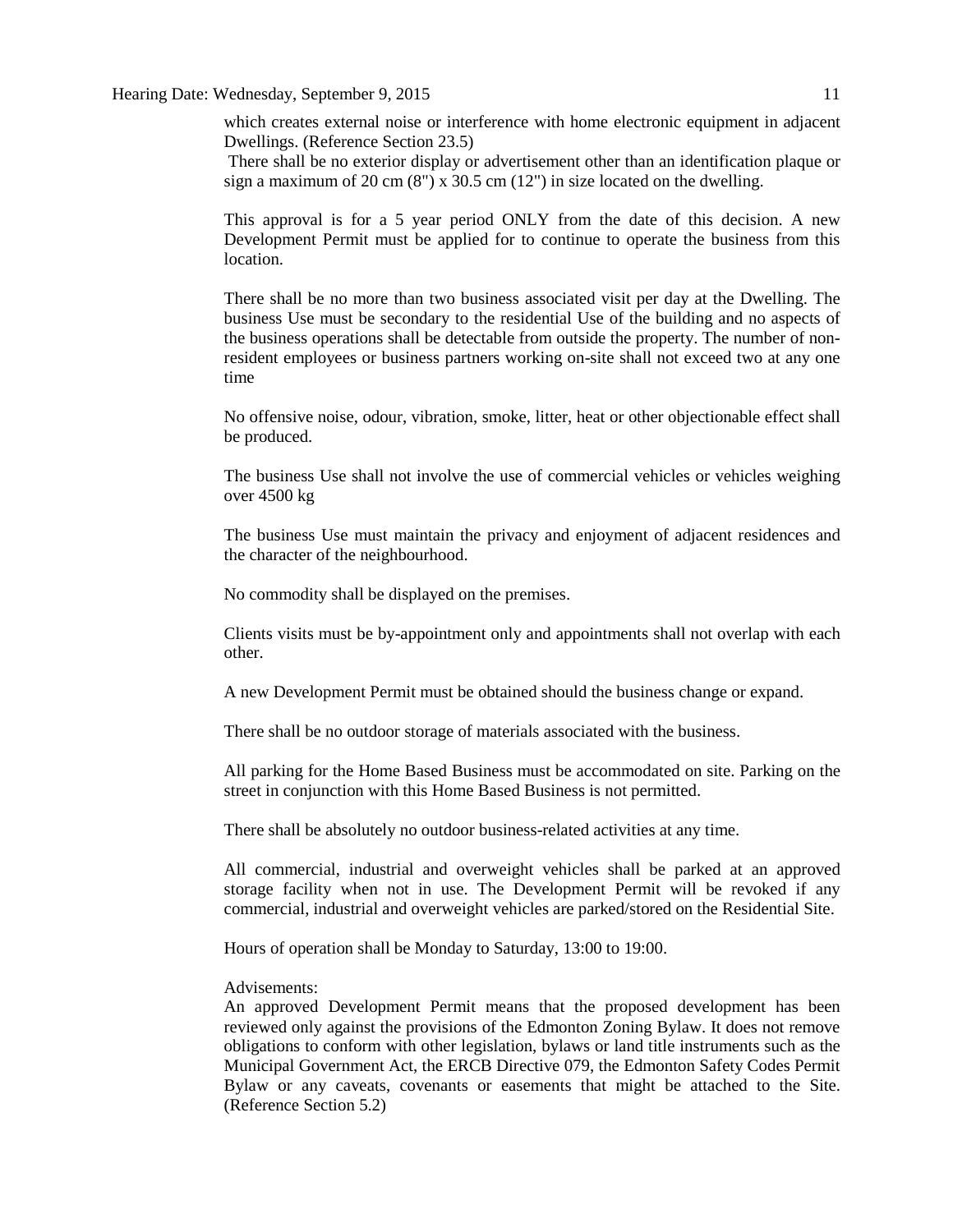Unless otherwise stated, all above references to section numbers refer to the authority under the Edmonton Zoning Bylaw 12800.

#### VARIANCES:

Class B Discretionary Development: Major Home Based Business is a Discretionary Use in the RF1 Zone. (Reference Section 110.3(7)) (This applies to Suite 1-120, 4245-139 Avenue NW)

#### APPELLANT'S SUBMISSION

- 1. From the bylaws of Clareview Courts; article 62.a.i. "An owner shall not use his unit or any exclusive area or any part thereof for any commercial, professional or other business purposes (other than in the context of a home office) or for any purpose which may be illegal or injuries to the reputation of the project or for a purpose involving the attendance of the public at such unit or common property.
- 2. A business inviting the general public into our building not only risks the security of the building, but also affects the quiet enjoyment of our residence.
- 3. Parking at the condo is limited
- 4. The condo was not designed for this type of business; ventilation and additional fire risk
- 5. Allowing a business into the building will set a precedent for others who want to start a business involving the public to enter the premises.

#### SUBDIVISION AND DEVELOPMENT APPEAL BOARD OFFICER'S COMMENTS

The *Municipal Government Act*, RSA 2000, c M-26 states the following:

### **Grounds for Appeal**

685(2) In addition to an applicant under subsection (1), any person affected by an order, decision or development permit made or issued by a development authority may appeal to the subdivision and development appeal board.

#### **Appeals**

- 686(1) A development appeal to a subdivision and development appeal board is commenced by filing a notice of the appeal, containing reasons, with the board within 14 days,
	- (a) …
	- (b) in the case of an appeal made by a person referred to in section 685(2), after the date on which the notice of the issuance of the permit was given in accordance with the land use bylaw.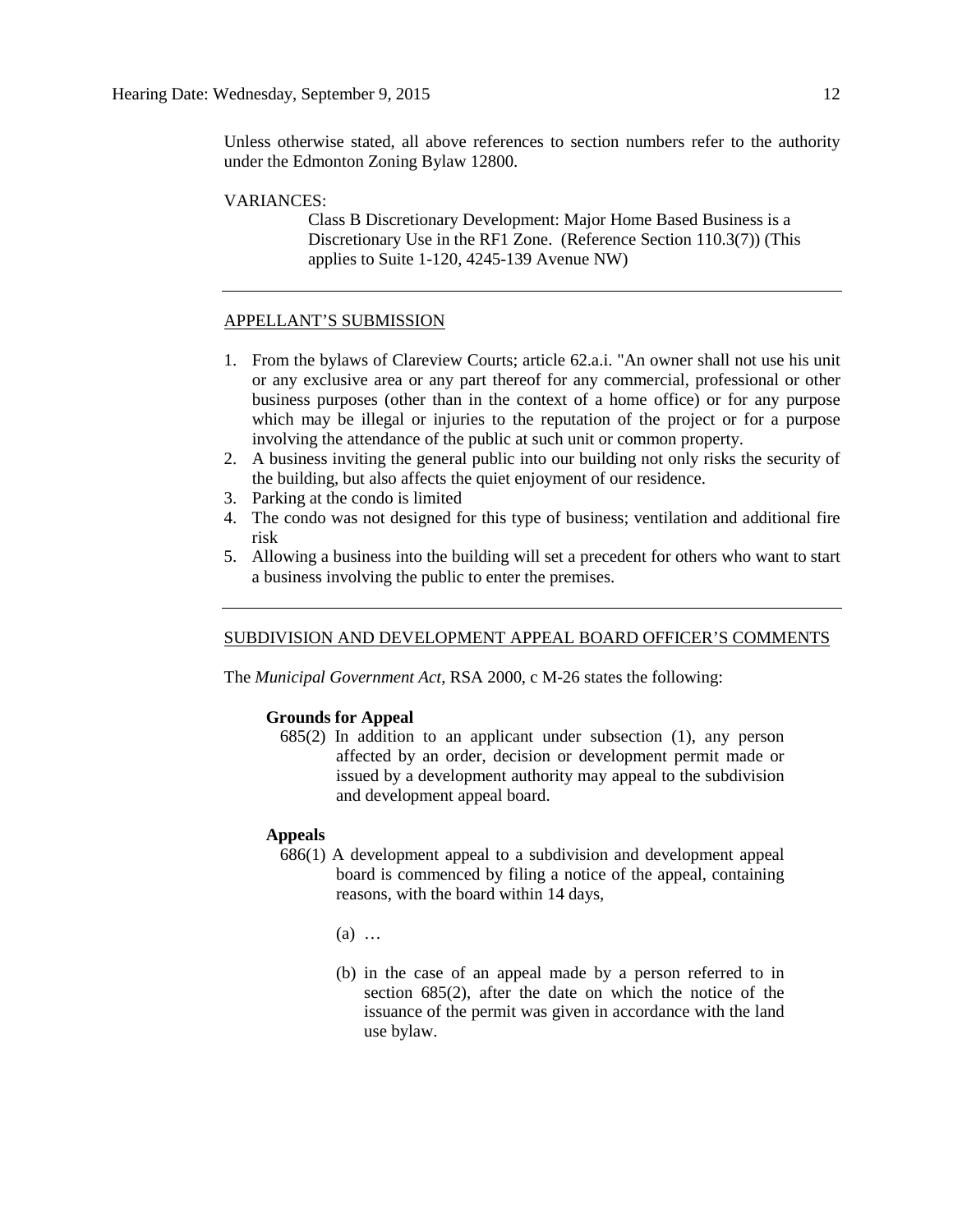The decision of the Development Authority as stated on the Development Permit was dated June 29, 2015. The notification period was from August 6, 2015 to August 19, 2015.

On August 13, 2015, the Appellant filed a Notice of Appeal with the Subdivision and Development Appeal Board.

Under section 220.3(7), a **Major Home Based Business** is a Discretionary Use in the RA8 Medium Rise Apartment Zone.

Under Section 7.3(7), **Major Home Based Business** is defined as follows:

…development consisting of the use of an approved Dwelling or Accessory building by a resident of that Dwelling for one or more businesses such businesses may generate more than one business associated visit per day. The business use must be secondary to the residential Use of the building and shall not change the residential character of the Dwelling or Accessory building. The Dwelling may be used as a workplace by a non-resident. This Use Class includes Bed and Breakfast Operations but does not include General Retail Sales.

#### **The Development Authority granted the following variance:**

**Class B Discretionary Development: Major Home Based Business is a Discretionary Use in the RF1 Zone. (Reference Section 110.3(7)) (This applies to Suite 1-120, 4245-139 Avenue NW)**

Section 75 states the following with respect to **[Major Home Based Business](javascript:void(0);)**:

A Major Home Based Business shall comply with the following regulations:

- 1. there shall be no exterior display or advertisement other than an identification plaque or Sign a maximum of 20 cm x 30.5 cm in size located on the Dwelling;
- 2. there shall be no mechanical or electrical equipment used that creates external noise, or visible and audible interference with home electronics equipment in adjacent Dwellings;
- 3. the Major Home Based Business shall not generate pedestrian or vehicular traffic, or parking, in excess of that which is characteristic of the Zone in which it is located;
- 4. the number of non-resident employees or business partners working onsite shall not exceed two at any one time;
- 5. there shall be no outdoor business activity, or outdoor storage of material or equipment associated with the business. Indoor storage related to the business activity shall be allowed in either the Dwelling or Accessory buildings;
- 6. the Major Home Based Business shall not change the principal character or external appearance of the Dwelling or Accessory buildings;
- 7. a Bed and Breakfast Operation, operating as a Major Home Based Business shall have a maximum of two Sleeping Units. Cooking facilities shall not be located within the Sleeping Units. In addition to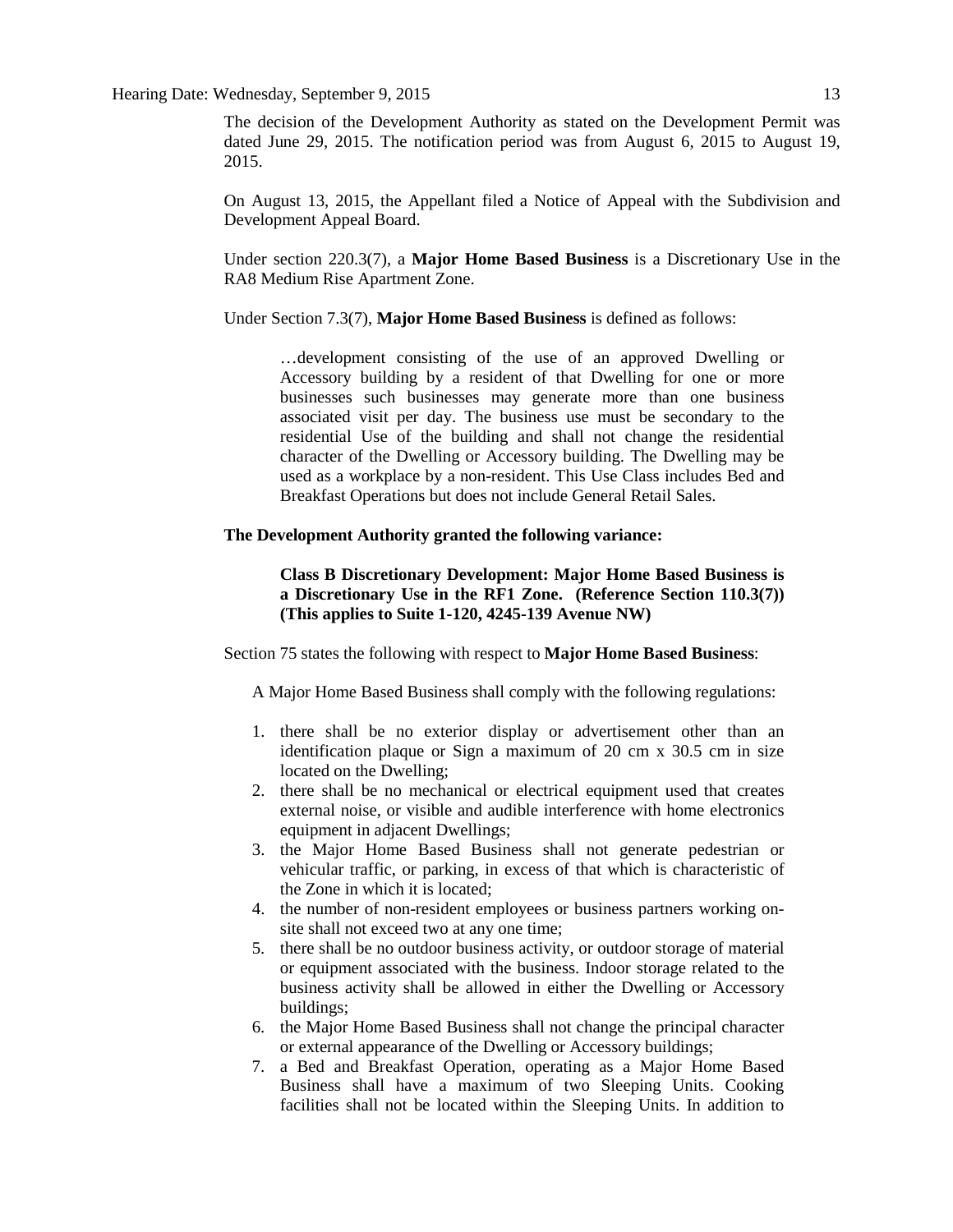any other parking requirements of this Bylaw, one additional parking space shall be provided for each Sleeping Unit;

- 8. in addition to the information requirements of subsection 13.1 of this Bylaw, each application for a Development Permit for the Use Class Major Home Based Business shall include a description of the business to be undertaken at the premises, an indication of the number of business visits per week, provision for parking, and where any materials or equipment associated with the business use are to be stored; and
- 9. the Major Home Based Business shall not be allowed if, in the opinion of the Development Officer, such Use would be more appropriately located in a Commercial or Industrial Zone having regard for the overall compatibility of the Use with the residential character of the area.
- 10. a Major Home Based Business shall not be allowed within the same principal Dwelling containing a Secondary Suite or within the same Site containing a Garage Suite or a Garden Suite and an associated principal Dwelling, unless the Home Based Business is a Bed and Breakfast Operation and the Secondary Suite or the Garage Suite or the Garden Suite is an integral part of the Bed and Breakfast Operation.

### **The Development Authority approved the application, subject to the following conditions:**

**This Development Permit is NOT valid until the Notification Period expires in accordance to Section 21.1. (Reference Section 17.1)**

**This Development Permit may be revoked or invalidated, at any time, if the Home Based Business as stated in the Permit Details, or if the character or appearance of the Dwelling or Accessory Building, changes. This includes mechanical or electrical equipment used which creates external noise or interference with home electronic equipment in adjacent Dwellings. (Reference Section 23.5)**

**There shall be no exterior display or advertisement other than an identification plaque or sign a maximum of 20 cm (8") x 30.5 cm (12") in size located on the dwelling.**

**This approval is for a 5 year period ONLY from the date of this decision. A new Development Permit must be applied for to continue to operate the business from this location.**

**There shall be no more than two business associated visit per day at the Dwelling. The business Use must be secondary to the residential Use of the building and no aspects of the business operations shall be detectable from outside the property. The number of non-resident employees or business partners working on-site shall not exceed two at any one time**

**No offensive noise, odour, vibration, smoke, litter, heat or other objectionable effect shall be produced.**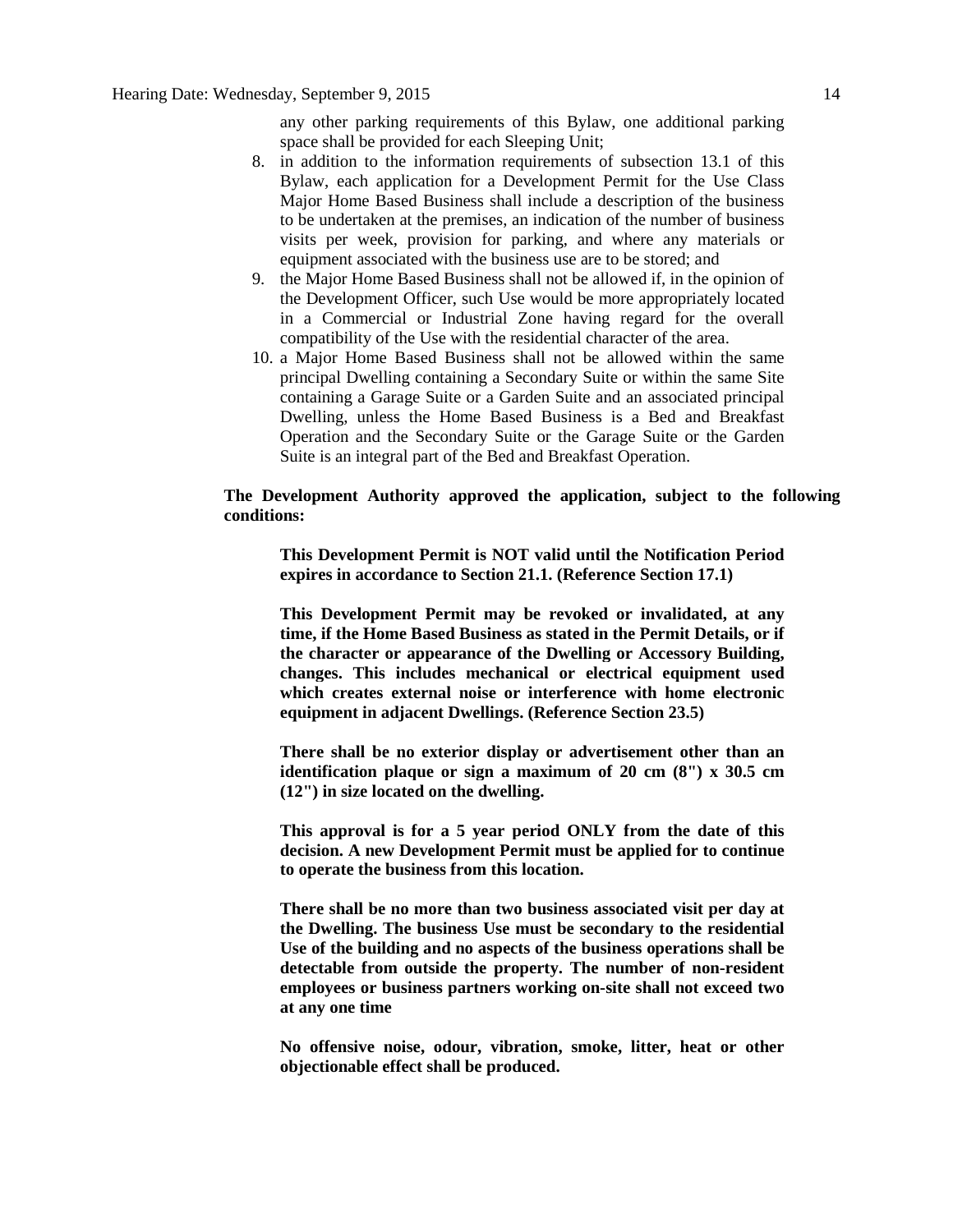**The business Use shall not involve the use of commercial vehicles or vehicles weighing over 4500 kg**

**The business Use must maintain the privacy and enjoyment of adjacent residences and the character of the neighbourhood.**

**No commodity shall be displayed on the premises.**

**Clients visits must be by-appointment only and appointments shall not overlap with each other.**

**A new Development Permit must be obtained should the business change or expand.**

**There shall be no outdoor storage of materials associated with the business.**

**All parking for the Home Based Business must be accommodated on site. Parking on the street in conjunction with this Home Based Business is not permitted.**

**There shall be absolutely no outdoor business-related activities at any time.**

**All commercial, industrial and overweight vehicles shall be parked at an approved storage facility when not in use. The Development Permit will be revoked if any commercial, industrial and overweight vehicles are parked/stored on the Residential Site.**

**Hours of operation shall be Monday to Saturday, 13:00 to 19:00.**

Section 220.1 states that the **General Purpose** of the RA8 Medium Rise Apartment Zone "is to provide for Medium Rise Apartments".

#### NOTICE TO APPLICANT/APPELLANT

Provincial legislation requires that the Subdivision and Development Appeal Board issue its official decision in writing within fifteen days of the conclusion of the hearing. Bylaw No. 11136 requires that a verbal announcement of the Board's decision shall be made at the conclusion of the hearing of an appeal, but the verbal decision is not final nor binding on the Board until the decision has been given in writing in accordance with the Municipal Government Act.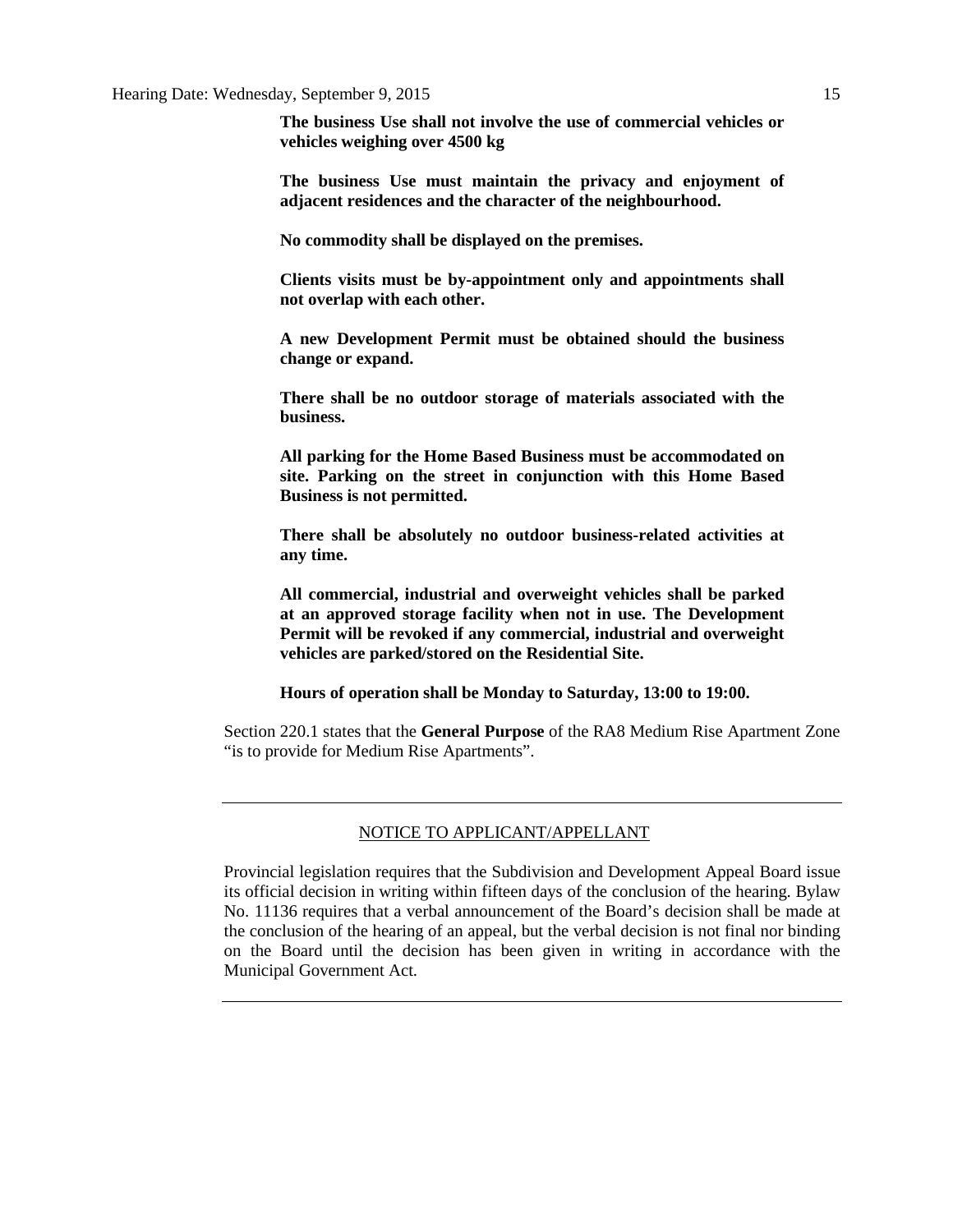